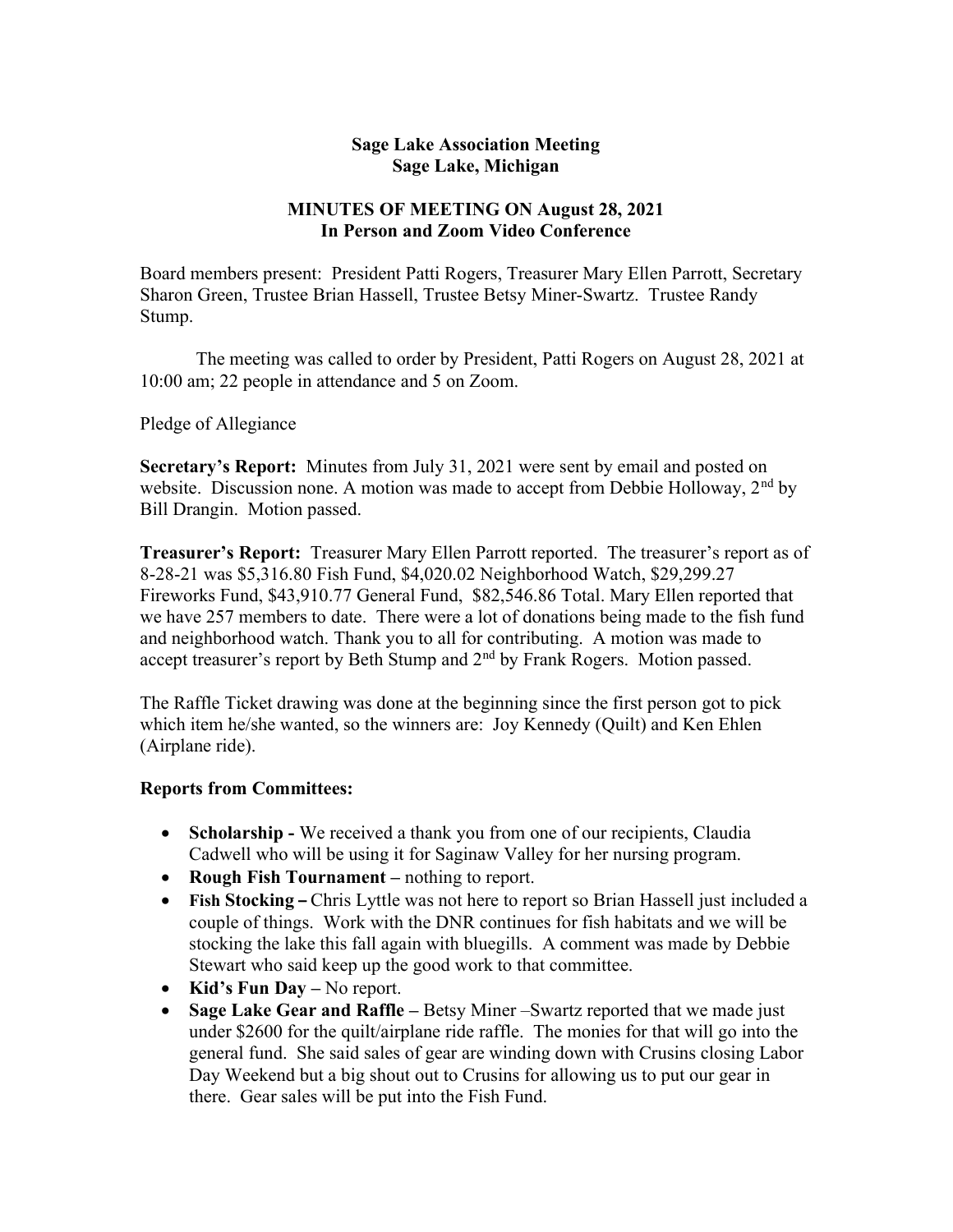- Sage Lake Boat Parade 228 votes were cast so the theme for 2022 is Decades. The top vote-getters were 1. Decades, 2. Movies, 3. Children's books, 4. No theme, 5. Tie with Rock & Roll & Cartoons. The parade will be on Saturday, July 2, 2022. Start planning now!
- Annual Fishing Tournament nothing to report.
- Sage Lake Community Garage Sale It was held on August  $7<sup>th</sup>$  with 21 sales on the official map. A suggestion was made by Mary Kraatz to be more specific on the map with a little more detail as to where the homes are. Betsy said she would take this up with Robin who does those maps for us.
- Neighborhood Watch nothing to report.
- Lake Maintenance Brian Hassell reported. This is PLM's first year with us and it was looking very successful until the celery weed came out. The Eurasian Milfoil has been contained real well. The celery weed is a native plant and the DNR & EGLE don't want us to do anything with that. Currently they have been working on the Eurasian Milfoil and the Starry Stonewort. Monday and/or Tuesday of next week the harvesters will be on the lake to pick up the floating islands of celery weed. They will NOT be cutting the weed. They are not allowed to kill the celery weed but they can stunt the growth of it so that is what they are working on. Debbie Stewart asked two questions, one was about the metal stake that they put on our properties, is there a way to recycle those. Randy Stump was going to ask the township about leaving a spot for us to recycle and then PLM would pick them up since they are expensive. The second question she asked is was there a way to have the Sage Lake Association pay some funds for PLM or lake maintenance people to bring the harvesters out more often. Patti said she would put that on the agenda for next year.
- Volunteer Appreciation Party The party was held at Roger's home. Smaller crowd in attendance but about 20 people attended the event. Food was good and it was nice to socialize with all the volunteers.
- Group Buy In's Forwards has announced a propane discount to SLA members. A lock-in price of \$1.749 per gallon through March 31, 2022. This offer is available through October 15, 2021. If new customer,  $1<sup>st</sup>$  fill of propane is \$1.649 per gallon. If you are on automatic or a renewing member, Debbie Stewart called and was told she didn't need to call.
- Meet & Greet 4-6 pm this evening  $\omega$  Colleen Duffy and Kurt Schottenheimer. 3865 Maple Rd., Lupton. Down from Kenyon's before you cross over the bridge for the dam. Bring a drink to share and/or appetizer.
- Goose Round Up no report.
- Dam no report.
- SAD Petition SAD (Special Assessment District). We are waiting for Hill Township to have the petition approved by their legal department and waiting for estimated annual cost from PLM. In addition, we need annual costs from lake manager, (RLS) Restorative Lake Sciences). Once we have these, we will mail the petition. We will need 58% of the people to sign that petition.